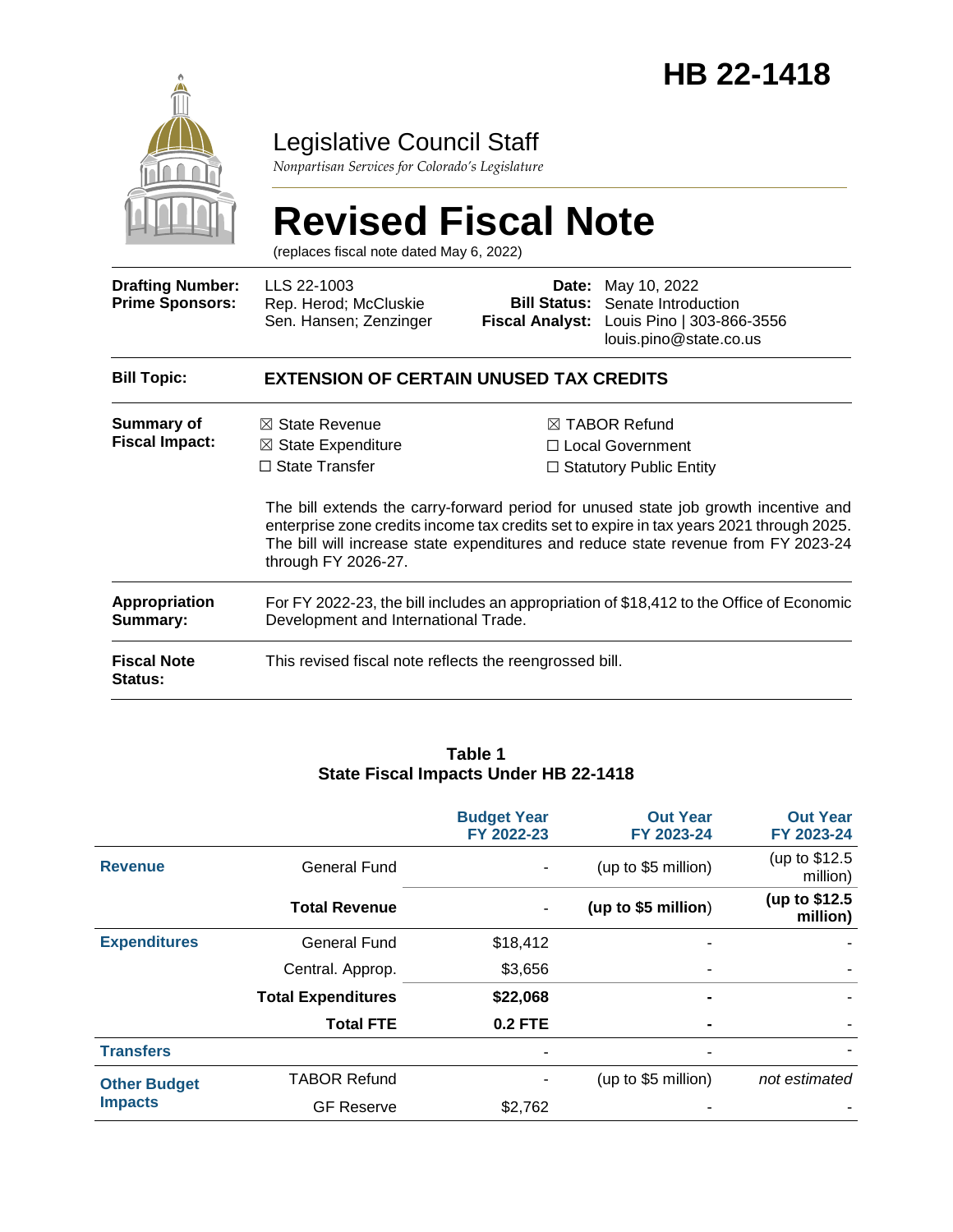## **Summary of Legislation**

For businesses that operate in a strategic industry and were disproportionally impacted and experienced financial hardship caused by the COVID-19 pandemic, the bill extends the carry-forward period for unused state job growth incentive and enterprise zone credits income tax credits set to expire in tax years 2021 through 2025. The extension is for five years, and the bill caps the total amount of tax credits allowed to be carried forward in the extended period at \$0 in tax years 2021 and 2022, \$10 million in tax year 2023, \$15 million in tax years 2024 and 2025. The extension does not apply to Enterprise Zone Contribution tax credits.

The bill requires the Colorado Economic Development Commission (commission) to establish a process for reviewing, and approving applications submitted by taxpayers. In addition, the commission is responsible for ensuring applicants meet certain eligibility requirements.

## **State Revenue**

The bill is expected to decrease General Fund revenue by up to \$5.0 million in the FY 2023-24 (halfyear impact), up to \$12.5 million in FY 2024-25, up to \$15 million in FY 2025-26, and by up to \$7.5 million in FY 2026-27 (half-year impact). The bill's actual revenue impact could be lower depending on the extent to which taxpayers meet the eligibility requirements for the extension. The bill reduces income tax revenue, which is subject to TABOR.

## **State Expenditures**

The bill increases state expenditures in Office of Economic Development (OEDIT) by \$22,068 in FY 2022-23 only. Expenditures are shown in Table 2 and detailed below.

|                                           | FY 2022-23 | FY 2023-24 |
|-------------------------------------------|------------|------------|
| <b>Office of Economic Development</b>     |            |            |
| <b>Personal Services</b>                  | \$18,412   |            |
| Centrally Appropriated Costs <sup>1</sup> | \$3,656    | -          |
| <b>Total Cost</b>                         | \$22,068   |            |
| <b>Total FTE</b>                          | $0.2$ FTE  | -          |

#### **Table 2 Expenditures Under HB 22-1418**

**Office of Economic Development.** The OEDIT will require \$22,068 and 0.2 FTE in FY 2022-23 only to assist the commission with establishing a process for reviewing, approving applications, and ensuring applicants meet certain eligibility requirements. The OEDIT is assumed to approve all extensions before June 30, 2023.